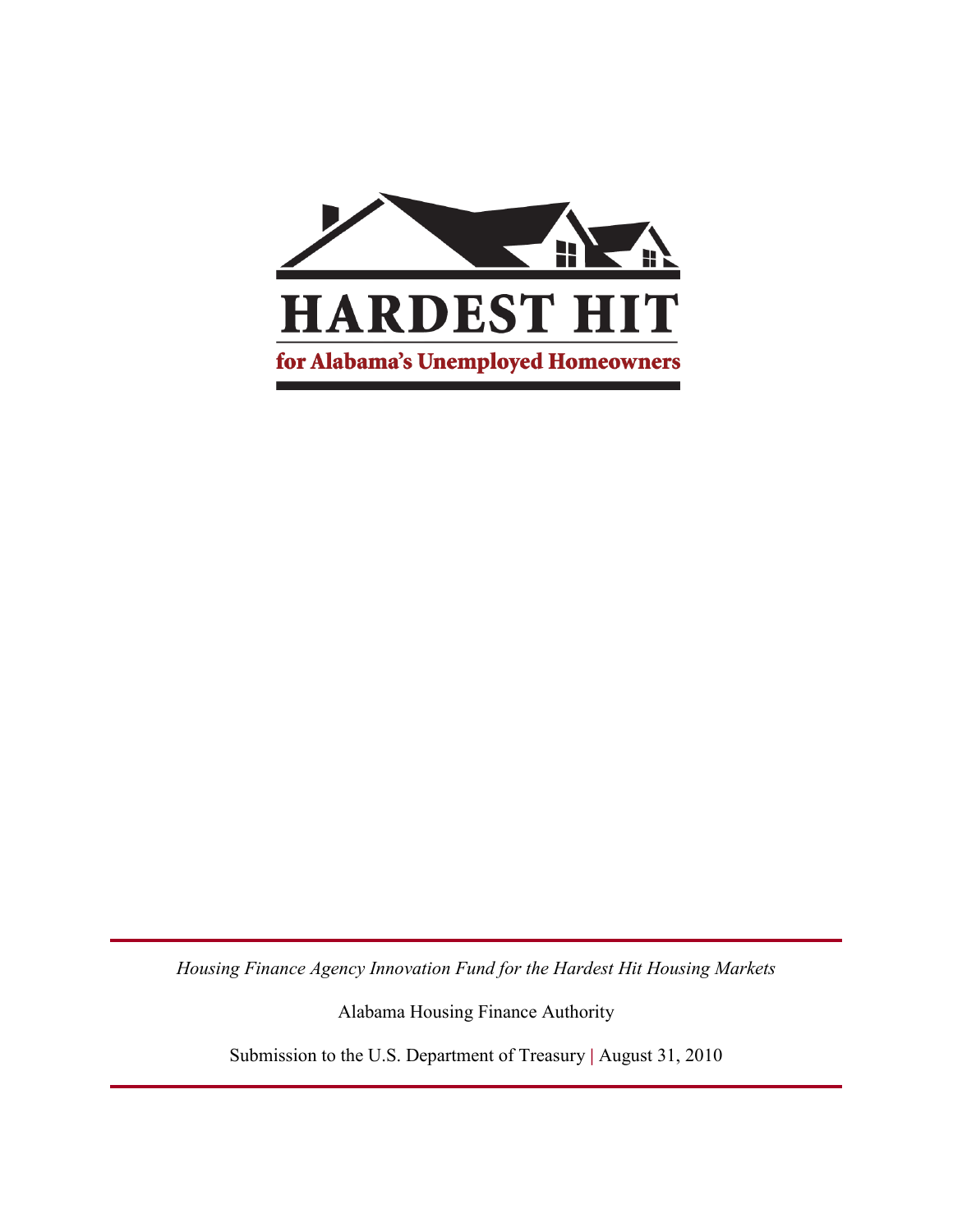#### **INTRODUCTION**

In August 2010, the U.S. Department of Treasury announced \$2 billion in funding to provide additional assistance targeted at unemployed homeowners in states with the highest unemployment rates. The Housing Finance Agency Innovation Fund for the Hardest Hit Housing Markets (HHF) gives HFAs in 17 states and the District of Columbia, including the Alabama Housing Finance Authority (AHFA), the opportunity to develop innovative programs to help unemployed homeowners avoid foreclosure. Each state is directed to use the funds to provide temporary assistance to homeowners by offering a standard unemployment bridge program that will pay the homeowner's mortgage payment while they are unemployed.

Responsible families across the country have found themselves unable to pay their mortgages due to unemployment. The economic downtown has led to a record number of workers suffering from long-term unemployment, and millions more are working part-time because they cannot find full-time or otherwise adequate work. Homeowners who have experienced an involuntary loss of income are at a high risk of foreclosure, particularly in an environment of declining home values. Homeowners who have experienced a temporary loss of income may benefit from shortterm assistance to help bridge the gap until they have restored their income. This assistance is designed to help thousands of families stay in their homes until they can they find work.

This additional funding for HHF is designed to provide targeted relief to unemployed homeowners, while allowing HFAs to retain the flexibility to tailor the assistance to the needs of each participating state. This program will pay a homeowner's mortgage payment for a period to be determined by the HFA to allow a homeowner to secure employment.

The 18 states and jurisdictions eligible for this additional funding had sustained unemployment rates over the last 12 months (through June 2010) that were at or above the national average.

HHF is an extension of the Troubled Asset Relief Program (TARP); therefore, all programs must satisfy funding requirements under the Emergency Economic Stabilization Act of 2008 (EESA). EESA purposes are to restore liquidity and stability to the financial system and to use TARP funds in a manner that among other things, protects home values, preserves homeownership, promotes jobs and economic growth and provides public accountability.

To receive funding from HHF, a program must satisfy the requirements for funding under EESA. These requirements include that the recipient of funds must be a financial institution, as defined by EESA, and that the funds must be used to pay for a program designed to prevent avoidable foreclosures and other permitted uses under EESA.

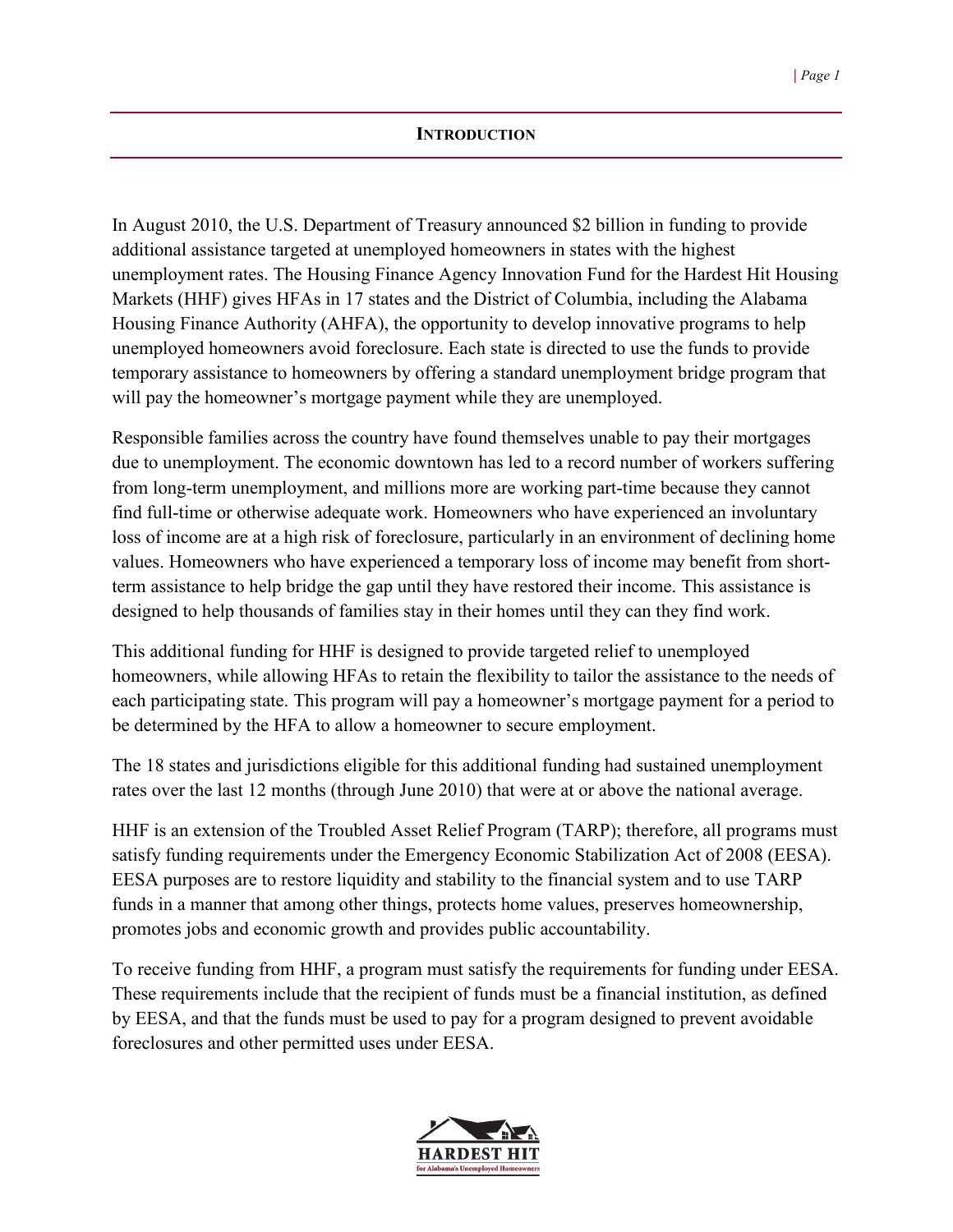AHFA appreciates the opportunity to help homeowners avoid foreclosure using resources from HHF. AHFA is uniquely qualified to develop and administer programs to utilize HHF dollars, as it is a leader in designing and implementing programs to meet the housing needs of Alabama's low- to moderate-income families.

### **OVERVIEW OF PROGRAM**

For HHF, HFAs must create and implement a single unemployment bridge program that pays an unemployed homeowner's mortgage while they search for work. All assistance must be structured as a non-recourse loan, secured by a junior lien on the property, which will be forgivable over a period not to exceed 10 years. This loan will only be repayable if the homeowner sells or refinances the property before the forgiveness period expires and there are sufficient equity proceeds from the sale to pay all or part of the portion of the loan that has not yet been forgiven.

The HFAs should obtain documentation of unemployment from all participating homeowners. The HFAs may determine the eligibility criteria to use for this program to better ensure that this assistance has the maximum local impact and leads to sustained homeownership.

Each program must be in full compliance with all federal, state, and local laws, including, but not limited to, the Equal Credit Opportunity Act and the Fair Housing Act that prohibit discrimination on a prohibited basis in connection with mortgage transactions. These programs are subject to the fair lending laws, and HFAs should ensure that the programs do not treat a homeowner less favorably than other homeowners on grounds such as race, religion, national origin, sex, marital or familial status, age, ability, or receipt of public assistance income in connection with any program.

The purpose of HHF is to help families stay in their homes or otherwise avoid preventable foreclosure. To do so, AHFA proposes to administer HHF—as Hardest Hit for Alabama's Unemployed Homeowners—to provide direct assistance to pay an eligible unemployed homeowner's current mortgage payment and all other mortgage-related expenses, including payments on any subordinate liens. Alabama's program will be available statewide and focused on unemployed homeowners who are at risk of mortgage loan default or foreclosure due to a reduction in income.

Responsible families across the state have found themselves unable to pay their mortgages due to unemployment. The economic downturn has led to a record number of workers suffering from

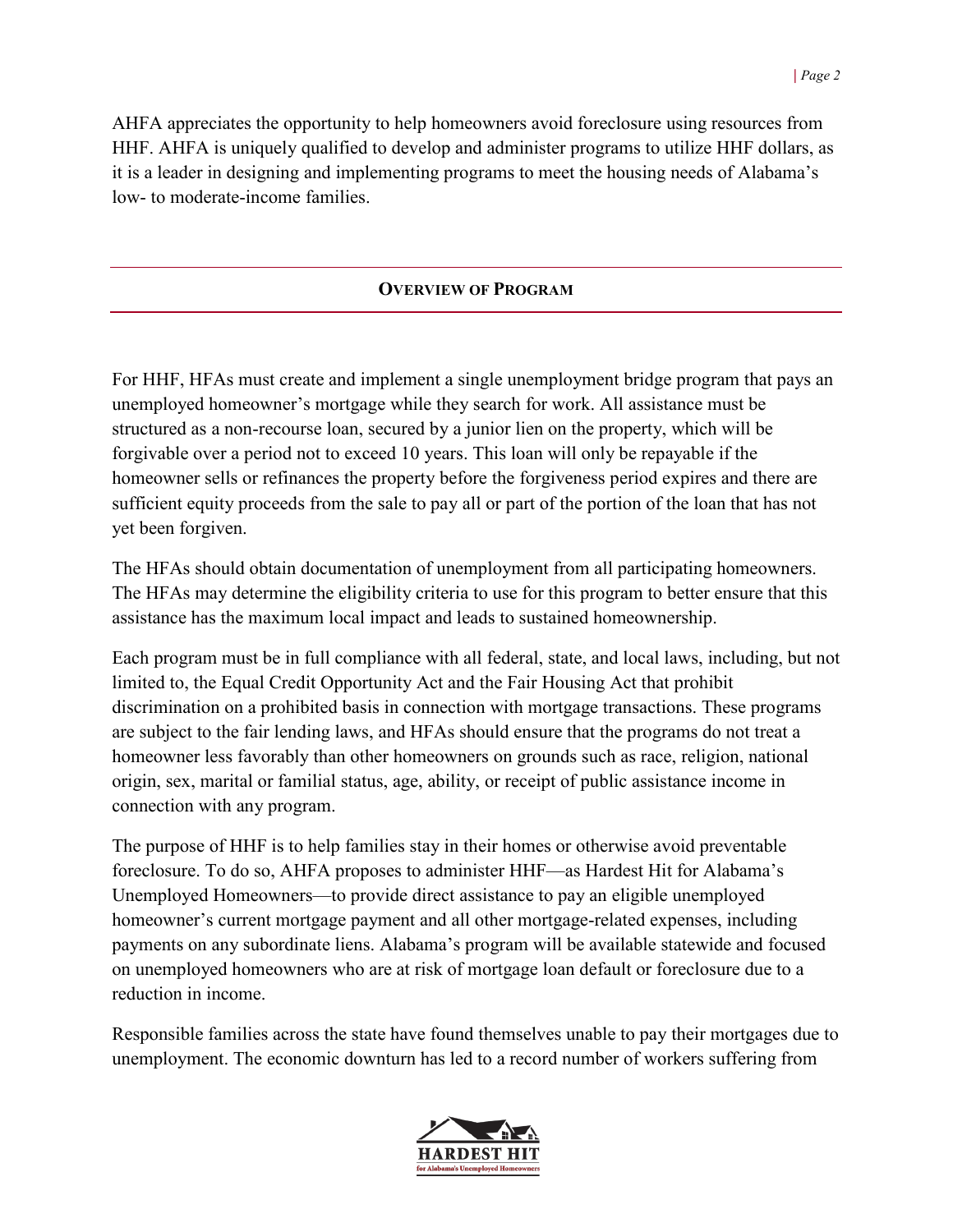long-term unemployment. Unemployed homeowners are generally not eligible for loan modifications, but they are at substantial risk of mortgage default and foreclosure.

In Alabama, the average yearly unemployment rate reached 10.8 percent in 2009, higher than the national average of 9.8 percent. As of June 2010, 46 of Alabama's 67 counties had double-digit unemployment rates, and an estimated 100,000 citizens were actively receiving unemployment benefits.

The recession has posed significant challenges for the state and the nation, compounding the housing issues already facing Alabama families. Alabama ranks low on various socioeconomic criteria compared to other states, including median family income (fourth lowest of all states over the 2005-2007 timeframe) and poverty (sixth highest rate in the U.S. in 2007). The median household income for the state remains at about 80 percent of the U.S. median, or about the same as it was at the beginning of the decade.

Any job gains in Alabama in 2010 are expected to be concentrated in retail, steel and auto manufacturing, though those increases are not expected to dramatically improve Alabama's unemployment rate. So workers face a double burden—the loss of their jobs, coupled with the knowledge that few, if any, of these jobs will return.

While a majority of Alabama's population is classified as "urban," 50 of its 67 counties remain predominantly rural. However, nearly 71 percent of all occupied housing units in Alabama are owned, with homeownership proportionately higher in the rural areas of the state than in urban locales—making foreclosure mitigation/prevention a priority.

As of the fourth quarter of 2009, the Mortgage Bankers Association reported that in Alabama, 11.45 percent (higher than the national average of 10.44 percent) of the 595,620 loans serviced were past due, with 6.79 percent of those loans classified as seriously delinquent—meaning that for an estimated 40,400 Alabama families foreclosure was imminent.

HHF will assist the homeowner in retaining homeownership by subsidizing 100 percent of their mortgage payment and all other mortgage-related expenses (including subordinate liens, if applicable) during the time that they are eligible to receive unemployment compensation. The assistance will not exceed a total of 12 consecutive monthly payments (including all payments needed to bring loans current) or \$15,000 per household. Alabama's HHF will provide a payment (not to exceed the lesser of six monthly payments plus fees and costs or \$7,500) to a participating homeowner's servicer to help bring the homeowner current on his or her delinquent mortgage(s). This payment could cover principal, interest, fees, escrow/impound expenses, delinquent taxes or escrow shortage for taxes and homeowners insurance.

AHFA will use a web-based portal to receive and track applications electronically. Approved homeowners will be expected to submit certain information documenting their inability to pay

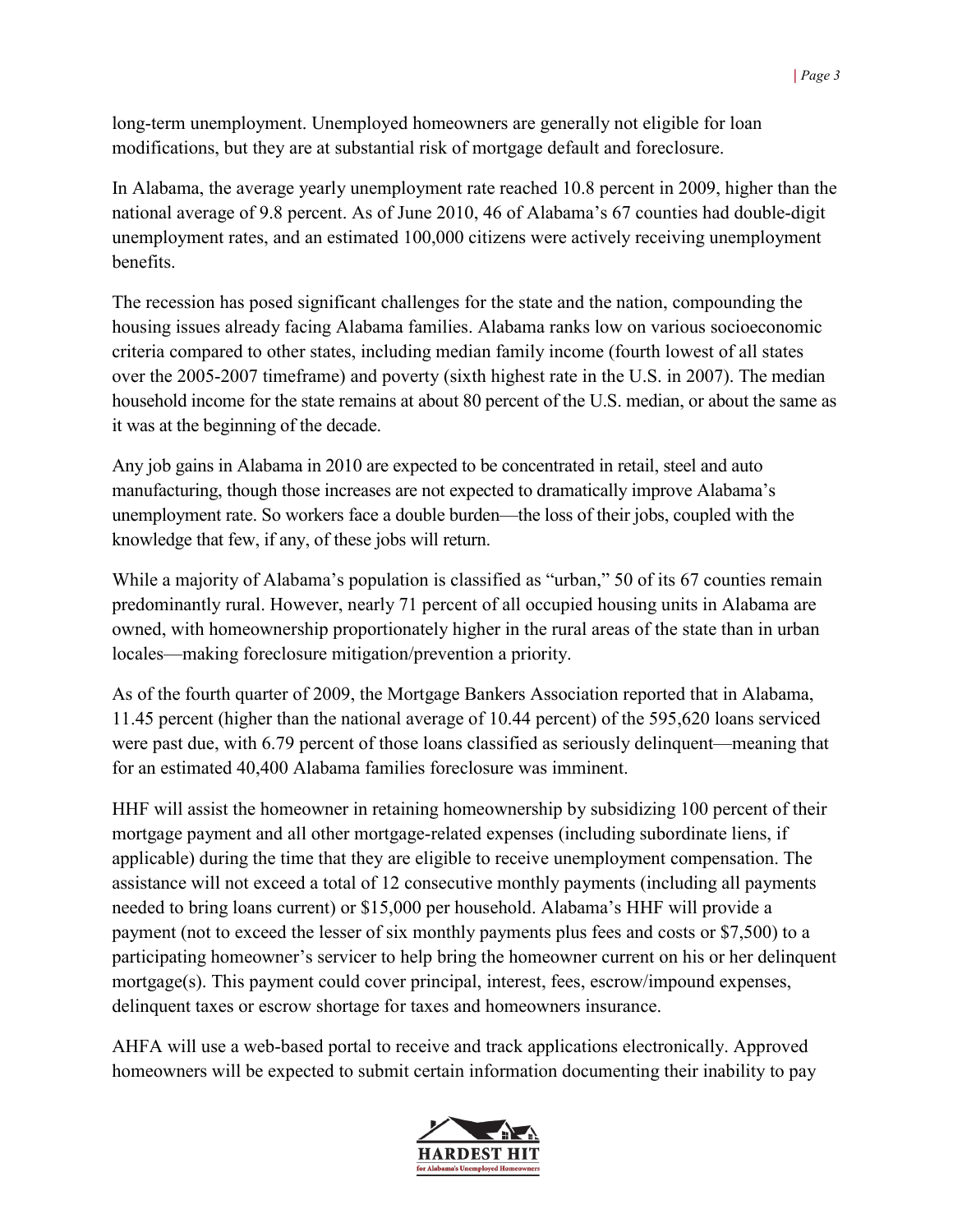their mortgage and supporting their mortgage claims. Once in the program, homeowners will be expected to re-certify their continued eligibility to receive unemployment compensation and continued residence in the home on a monthly basis no less than five days before the due date of their mortgage payment. Each homeowner's eligibility to receive unemployment compensation must be confirmed by the Alabama Department of Industrial Relations. HHF payments will be distributed to servicers on a monthly basis, contingent upon homeowner recertification and DIR eligibility confirmation.

Homeowners receiving assistance will execute a note and subordinate mortgage in favor of AHFA. Loans will be zero percent and non-amortizing. Loans originated between the pilot program commencement and December 31, 2012 will be forgiven over a five-year term at 20 percent per year. Loans originated between January 1, 2013, and December 31, 2013, will be forgiven over a four-year term at 25 percent per year. Loans originated between January 1, 2014, and December 31, 2014, will be forgiven over a three-year term at 33.3 percent per year. No loans will be originated after December 31, 2014, and any recaptured funds will be returned to Treasury on or before December 31, 2017. The forgiveness period commences on the date of execution of the HHF note and mortgage.

The loans will be repayable only if the homeowner sells the property before the forgiveness period expires and there is sufficient equity to pay all or part of the loan, which has not been forgiven at the time of the sale of the property. Repayment of the funds will be re-invested back into new homeowner assistance. Mortgages will be recorded in public records, and ongoing monitoring, repayments and satisfactions will be conducted through AHFA.

Assistance will continue for no more than 12 consecutive monthly payments (including two months following re-employment), not to exceed \$15,000, or until the property ceases to be the homeowner's primary residence. The maximum amount will not exceed \$15,000, even if the total amount is advanced in less than 12 months. Assistance will last only as long as the maximum available amount (which will be \$15,000 less all total due payments required to bring the homeowner current on eligible mortgage loans) covers 100 percent of the household's monthly mortgage payments. Assistance will cease two months after homeowner returns to work, regardless of whether the maximum available benefits have been received.

This assistance is eligible for Home Affordable Modification Program (HAMP) loans as well as non-HAMP loans. As AHFA has access to the largest concentration of low- to moderate-income homeowners with an in-house servicing portfolio of 21,000 loans, we anticipate that a number of existing AHFA customers will use HHF assistance.

HHF will be available to homeowners after approval by Treasury and will last as long as funds are available. After successful completion of a pilot program, AHFA anticipates that funds will

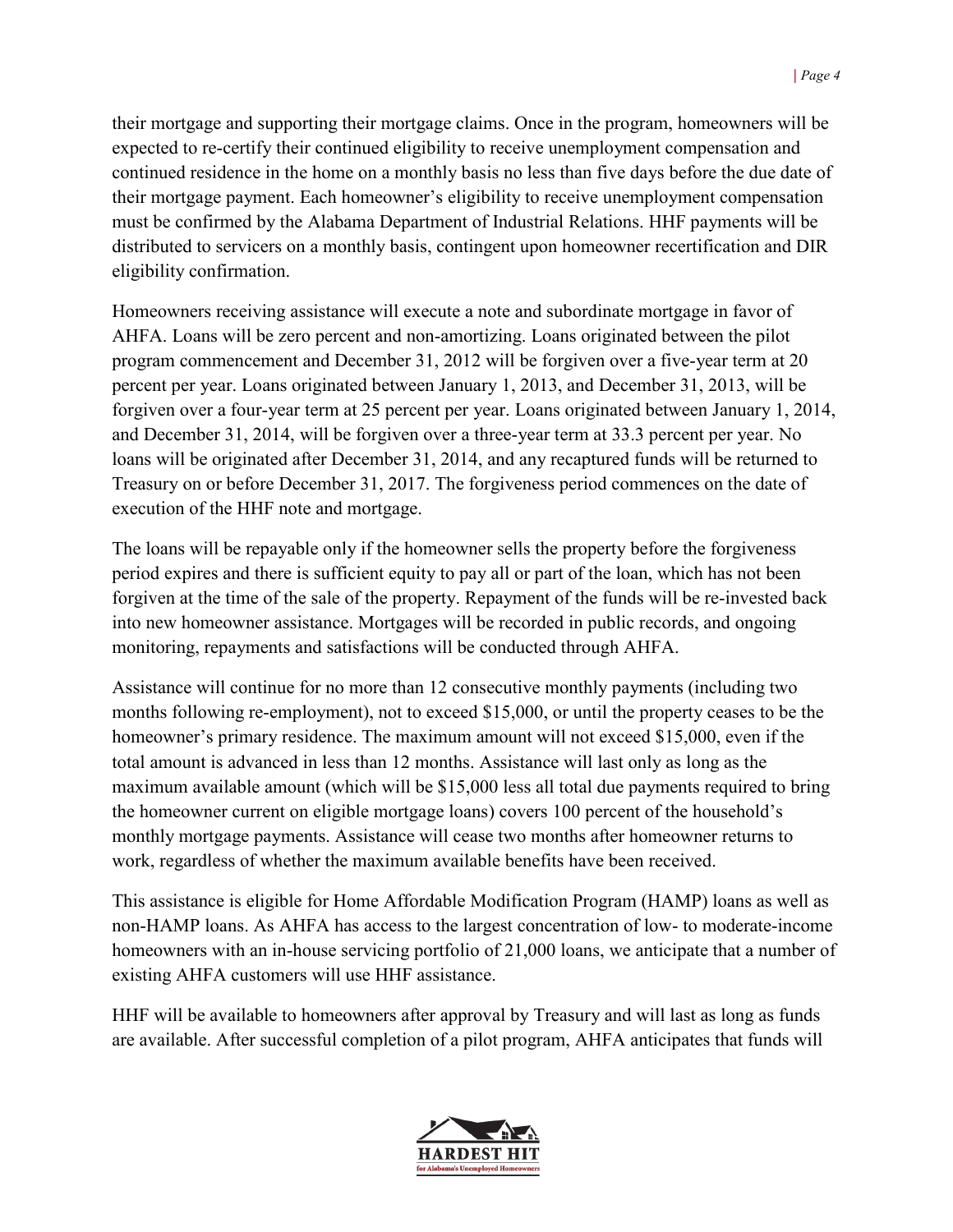be available statewide on or about February 1, 2011. Implementation will include preparation of marketing materials, legal documentation, and monitoring tools.

When HHF becomes available in Alabama, AHFA anticipates an initial surge in demand due to the high number of homeowners who are already at risk of default or foreclosure. AHFA expects the initial funding allocation to be expended within three years, though any funds returned according to established guidelines will be used to assist additional homeowners until December 31, 2014. On or before December 31, 2017, any remaining funds will be returned to Treasury. Because repayments will only occur if a homeowner sells or refinances a home before the loan is entirely forgiven, and only if there are sufficient net proceeds, very few repayments are expected.

The greatest obstacle anticipated by AHFA is the dramatic increase in the volume of applications to be reviewed and loans to be delivered, as compared with current AHFA loan products. We will need to build our own capacity in order to manage the increased volume of applications and loans. We will also need to add staff to assist with intake, counseling, application review, and closing the loans.

To test readiness of HHF, AHFA plans to perform a pilot evaluation on a sampling of its 21,000 loan in-house servicing portfolio. As soon as feasible after Treasury approval, AHFA plans to issue no more than 20 percent of the HHF allocation (\$9.8 million to an estimated 650 households) by advertising the program via a mail campaign and/or referrals by AHFA customer service and default staff.

Conducting the pilot evaluation prior to statewide release allows AHFA staff adequate time to follow a loan through the entire process. AHFA expects the pilot to uncover potential flaws in the process and expose any need for additional staff capacity prior to statewide implementation.

## **POPULATION SERVED & ALLOCATION METHODOLOGY**

Treasury has directed that the target population for HHF should be limited to residences with unpaid principal balances equal to or less than the current GSE conforming limit of \$729,750. However, HFAs may target low- and moderate-income homeowners at their discretion consistent with that HFA's state enabling legislation. The HFAs may determine the eligibility criteria to use for this program to better ensure that this assistance has the maximum local impact and leads to sustained homeownership. AHFA will be using the current Mortgage Revenue Bond program maximum sales price limit for a non-target area of \$258,691. The homeowner's unpaid principal balance of all mortgages may not exceed this amount.

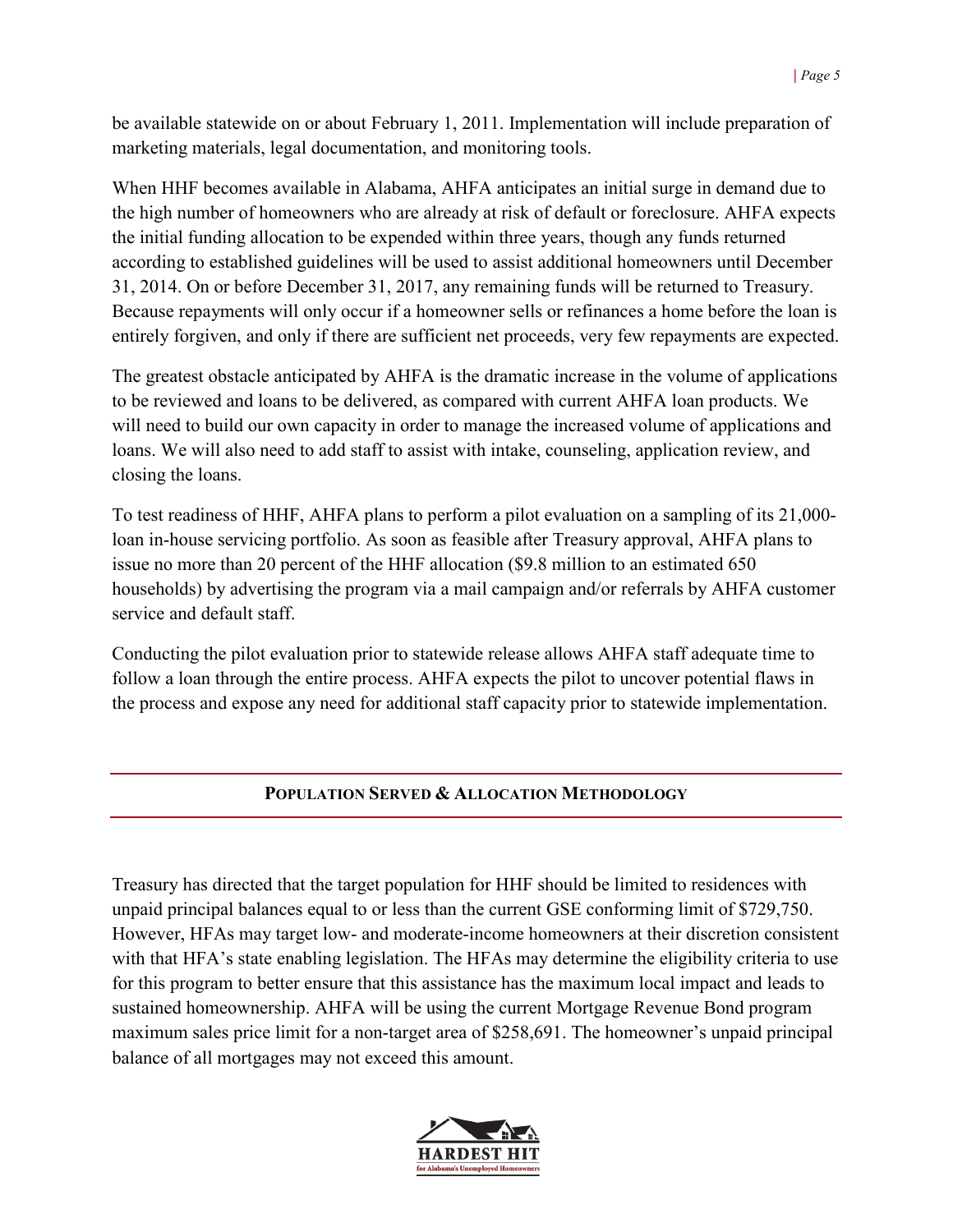Alabama homeowners who qualify to receive state unemployment compensation benefits may apply for HHF assistance through AHFA. This program will assist low- to moderate-income families in Alabama. To qualify, applicants must have a total household income of less than 140 percent of the state median income. Using this calculation establishes the program's maximum income limit at \$75,740, as of the date of this proposal. AHFA may change this income limit annually when new income data becomes available from the U.S. Department of Housing and Urban Development.

The homeowner must currently occupy the property as their primary residence, and the residence must be located within the state of Alabama. Eligible structures include single-family homes, attached or detached, and manufactured housing attached to real property. All existing mortgage loans must have an unpaid principal balance totaling no more than \$258,691. Second homes or investment properties will not be eligible for HHF assistance. Alabama HHF will be available only for mortgages executed and recorded on or before September 1, 2010.

Homeowners will be required to provide a financial hardship affidavit documenting inability to pay their mortgage. HHF will be available on a first-come, first-served basis.

AHFA does not anticipate targeting this assistance on a geographic basis. However, AHFA intends to use targeted outreach strategies, which may include events, informational materials and collaboration with local media outlets, to inform the public of Alabama's HHF.

Based upon maximum assistance of \$15,000 per household, it is projected that an estimated 3,500 households may be assisted. If the average assistance per household is \$10,000, approximately 5,200 households may be assisted.

As AHFA is our state's largest servicer of low- to moderate-income residential mortgage loans, we calculated the average loan amounts and monthly payments of the homeowners in our portfolio. Using an average loan amount of \$90,617 and an average monthly payment of \$748, AHFA set the assistance cap at \$15,000 to ensure that the typical homeowner would be aided in keeping their home.

## **DEMONSTRATION OF CAPACITY TO IMPLEMENT**

AHFA was created in 1980 by Act No. 80-585 of the Alabama Legislature. AHFA is a public corporation and instrumentality of the State of Alabama dedicated to serving the housing needs of low- and moderate-income Alabamians.

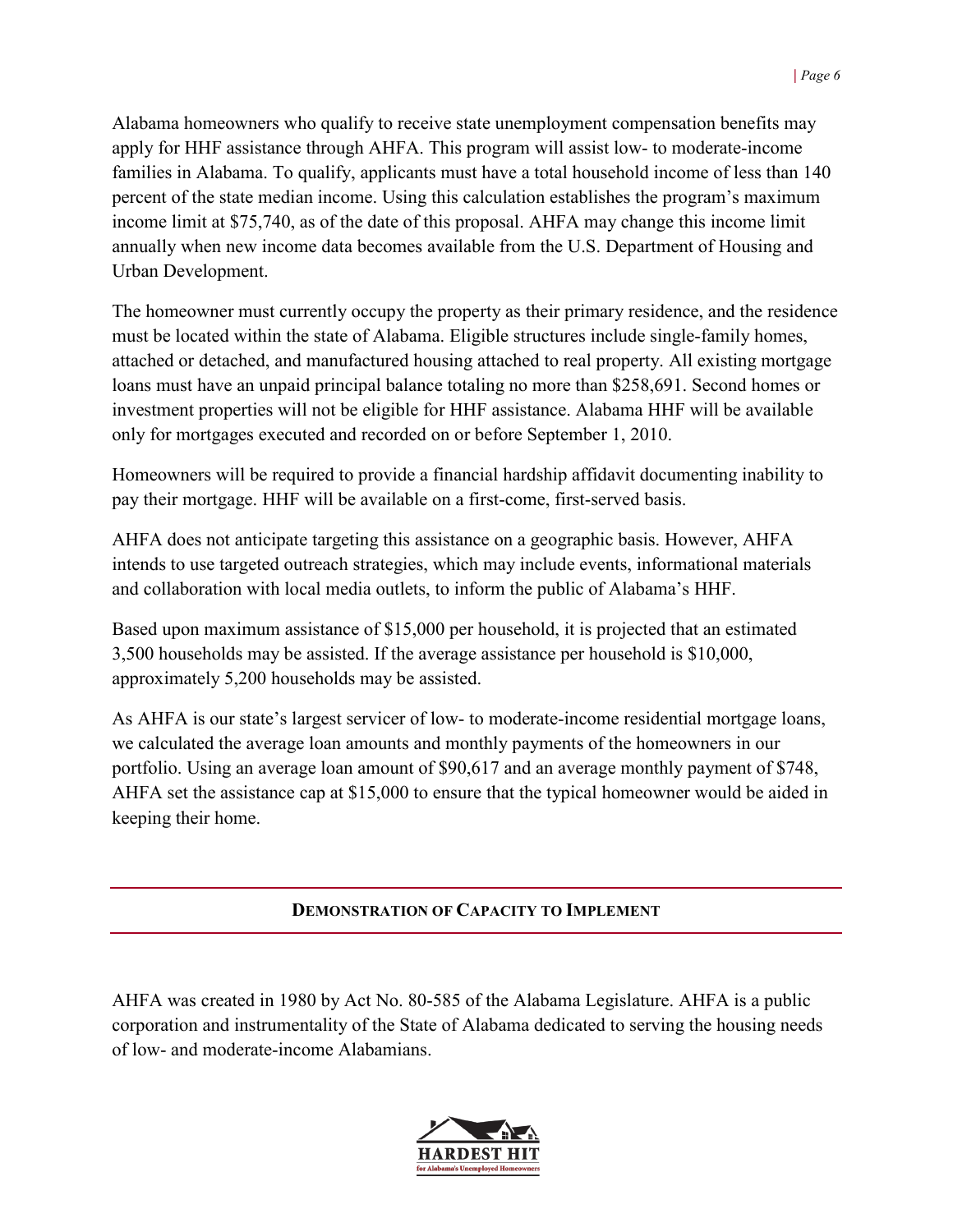By statute, AHFA is governed by a Board of Directors that provides policy direction, authorizes bond issues and program development, and evaluates AHFA's efforts. Its appointed members serve staggered seven-year terms. The governor appoints one person from each of the seven congressional districts—two home builders, two real estate brokers, a lender, a mayor and a county commissioner—and one from the state at large. The lieutenant governor and speaker of the House each appoint two members. The state finance director, treasurer and superintendent of banks serve as *ex officio* members.

AHFA creates housing opportunities for low- and moderate-income Alabamians through the affordable financing of single- and multifamily housing. To accomplish our mission, AHFA provides capital and technical expertise and builds private and public partnerships, matching its resources with the resources of lenders, builders, local governments, and housing producers throughout the state. Our programs have helped more than 116,500 families find homes they could afford.

Through its First Step and Step Up financing programs, AHFA offers affordable interest rates and entry cost assistance on 30-year, fixed-rate mortgage loans to low- and moderate-income homebuyers. Since 1980, AHFA has financed \$3.7 billion in home mortgage loans, helping 55,600 Alabama families.

Working together with Habitat for Humanity, AHFA purchases mortgages from Alabama's 36 Habitat affiliates. AHFA has provided funding of approximately \$16 million toward this program, the first of its kind in the nation, purchasing 400 loans since 1992.

Expanding its focus of long-term mortgage solutions, AHFA now services its loans in-house, managing a portfolio of 21,000 outstanding mortgage loans, totaling \$1.2 billion.

*Servicing*Solutions offers residential mortgage servicing for financial institutions. AHFA's servicing division is approved as a FHA, VA, Rural Development, Fannie Mae and Ginnie Mae servicer. The servicing department received the highest designation of Tier 1 Servicer from the U.S. Department of Housing and Urban Development—one of only nine state housing finance agencies to do so.

AHFA's multifamily programs help developers buy land or buildings and build or repair housing to create affordable, rental property for Alabama's low-income families. These financial incentives encourage developers to increase the supply of rental housing for economically disadvantaged families. Combined, AHFA's rental financing programs have allocated \$1.3 billion in HOME funds, Housing Credits and/or Multifamily Bonds to create 60,500 units of affordable housing for the residents of our state.

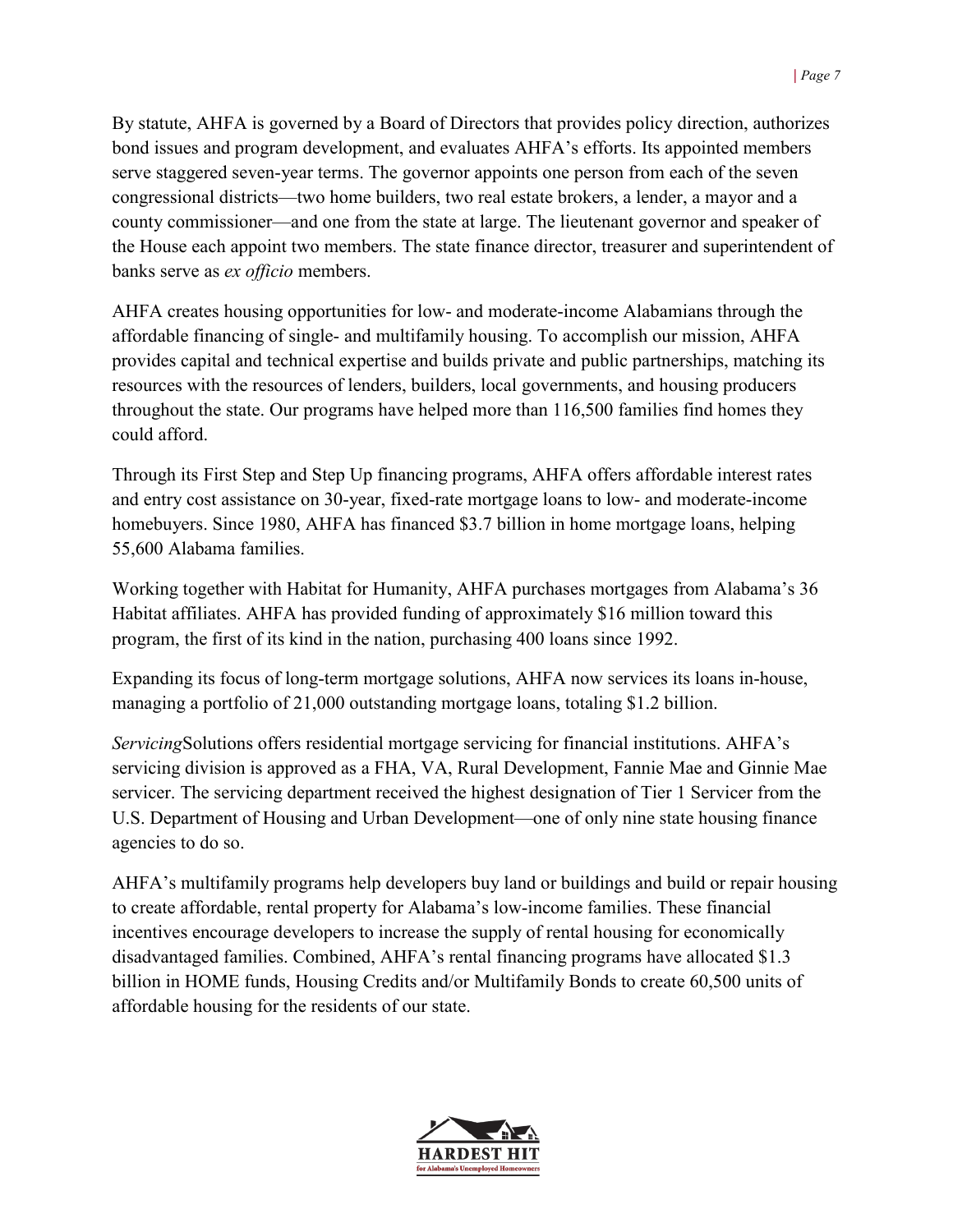With AHFA's extensive experience in administering state and federal housing programs, AHFA has proven itself as a leader in the design and implementation of innovative programs to address housing issues, particularly for Alabama's low- to moderate-income families.

AHFA's key staff members that will be involved with HHF are as follows:

• *Robert Strickland, Executive Director*

Bob became the first employee of AHFA in 1987 after a 14-year career in commercial banking and now leads its efficient 68-member staff. His responsibilities include statewide oversight of affordable housing construction and renovation efforts and administration of single-family programs geared toward first-time and low- to moderateincome homebuyers. He currently serves as a Director on the Federal Home Loan Bank of Atlanta's Board of Directors and on the FHLBank Atlanta's Executive Committee and chairs the organization's Housing Committee. He held the position of president of the Board of Directors of the National Council of State Housing Agencies for two terms. Bob is a graduate of Auburn University with major studies in sociology and business administration. He also completed the University of Oklahoma's National Commercial Lending School and the University of Notre Dame's Executive Development Seminar.

• *Michael J. King, Single-Family Administrator*

Mike oversees all aspects of AHFA's single-family division, including the issuance of tax-exempt mortgage revenue bonds, mortgage products and all homeownership efforts. In addition, he directs AHFA's servicing department, which currently manages a portfolio of more than 21,000 mortgage loans, has been approved by FHA, VA, Rural Development, Fannie Mae and Ginnie Mae, and is designated a Tier 1 Servicer by the U.S. Department of Housing and Urban Development. The 1980 Auburn University graduate, who earned a bachelor's degree in business administration with an emphasis on finance and marketing, accumulated 16 years of mortgage banking experience prior to joining AHFA in 1988. Mike has been active with the Homebuilders Association of Alabama, various Boards of Realtors, and the Montgomery YMCA. He currently serves on the National Advisory Council for Genworth Financial and has completed the University of Notre Dame's Executive Development seminar.

• *Cathy James, Affordable Housing Coordinator*

Cathy is responsible for loan reservation and approval for the First Step Mortgage Revenue Bond, Step Up, Mortgage Credit Certificate and Habitat for Humanity Loan Purchase programs. Additionally, she is the primary promoter of AHFA's programs at tradeshows and conferences and through homebuyer and financial education seminars. She has served on the governor's committee to improve affordable housing in Alabama's Black Belt counties. Cathy has been employed with AHFA since 1999 and has more than

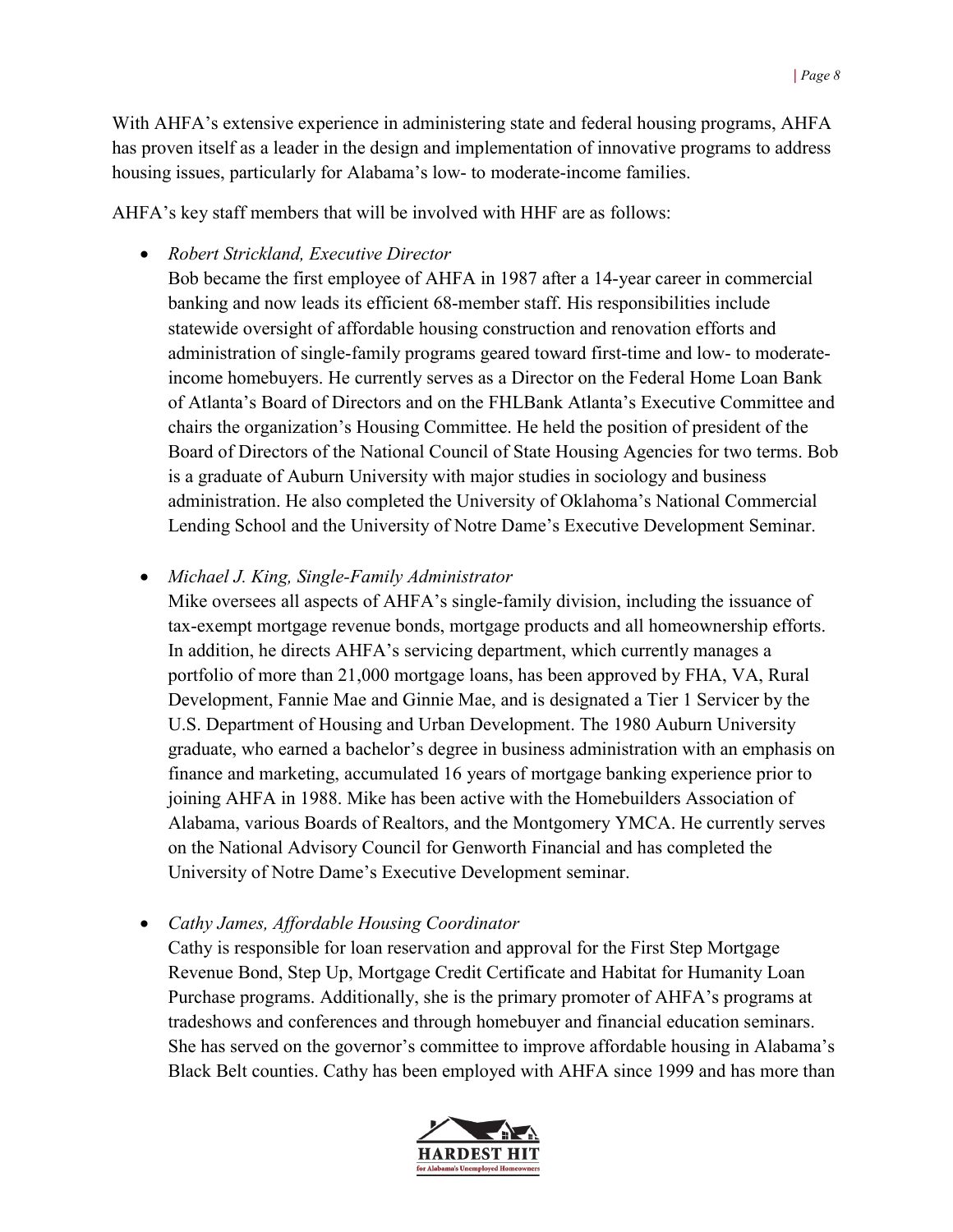15 years' experience in the mortgage banking industry. She is a graduate of Jacksonville State University, where she earned a Bachelor of Science degree with an emphasis on marketing.

• *Neal Acker, General Counsel*

Neal was employed as general counsel of AHFA in January 2003. Prior to joining AHFA, he was in private law practice for 35 years. He was a shareholder in Capell & Howard, P.C., which represented AHFA as its general counsel for more than 10 years. Neal has a Bachelor of Science in Accounting and a Juris Doctor, both from the University of Alabama, and a Master of Laws in Taxation from New York University. He is a member of the Alabama State Bar and the National Association of Bond Lawyers.

• *John Weissend, Internal Audit* 

John Weissend has been with the AHFA for a little more than one year as its Internal Auditor. John oversees the quality control function for its single-family operations and performs audits for targeted areas. Additionally, support is given to executive management by helping create solid policies and procedures to enhance AHFA's internal controls. Prior to his employment with AHFA, John held various positions including mortgage division accounting manager, financial systems director and accounting corporate projects director more than 14 years at a top 100 bank. John also worked for four years in public accounting at PriceWaterhouseCoopers (PWC). He is a graduate of Auburn University with a Bachelors of Science in Business Administration with an emphasis in Accounting and is a member of the American Institute of CPAs and the Alabama Society of CPAs.

• *C. Wesley Oden, Accountant*

Wes is responsible for reconciling and reviewing operating cash, investments, fixed assets and program fees and expenses as well as reconciling and compiling financials of AHFA's bond issues. Additionally, he assists in the preparation of Arbitrage Rebate calculations and cash flow reports of bond issues; and he assists in the preparation of annual financial statements and helps to ensure compliance with Federal and State reporting requirements. Wes is a graduate of both Auburn University and Troy University and is a member of the American Institute of CPAs and the Alabama Society of CPAs.

• *Gary Donegan, Research & Planning Administrator* Gary joined AHFA in 1993 to write the Comprehensive Housing Affordability Strategy (CHAS) for the State of Alabama. He continues to be responsible for the housing portion of the State of Alabama Consolidated Plan, a HUD-required planning document and a pre-requisite for the receipt of more than \$50 million annually for the state's HOME

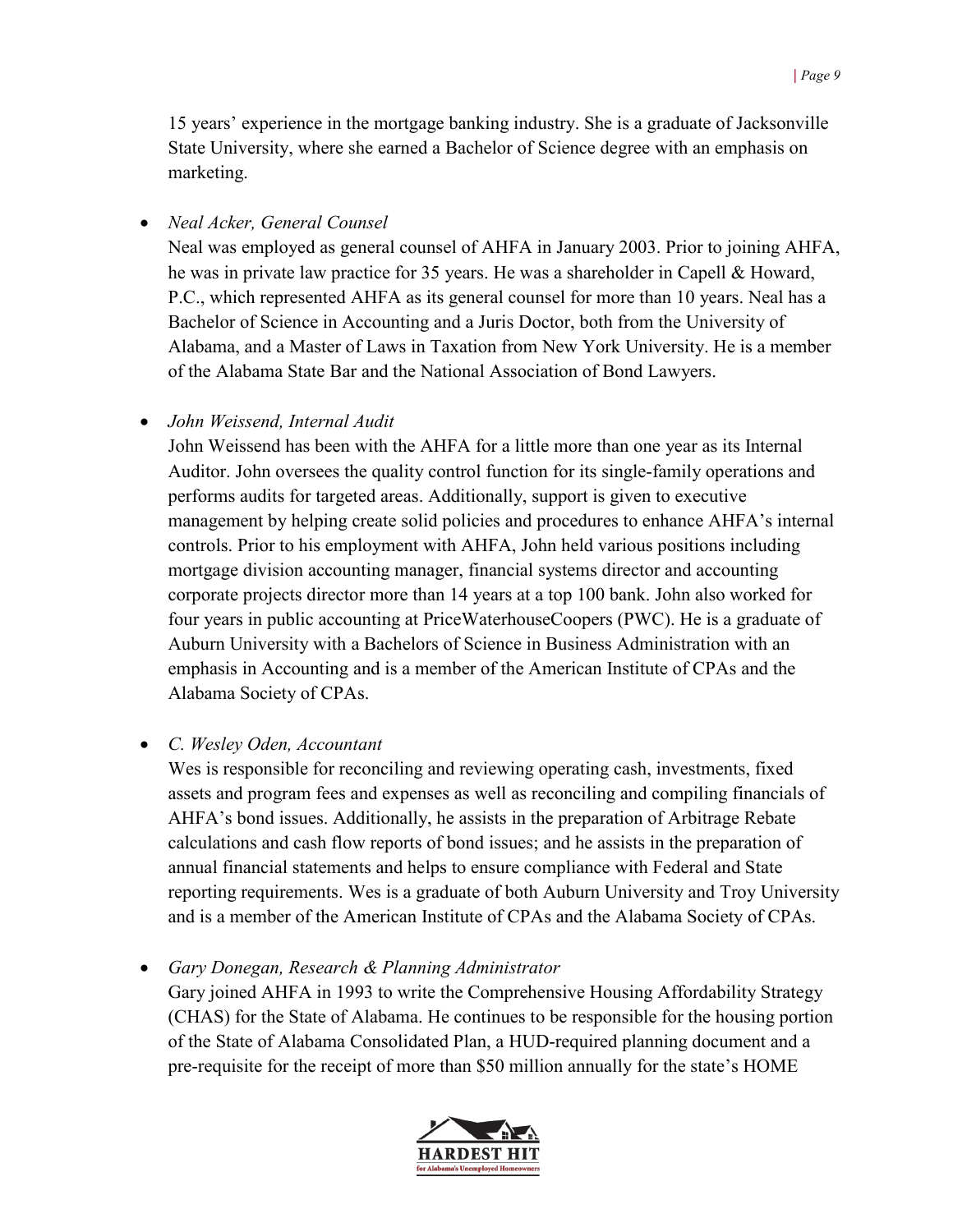program. In addition to theses duties, Gary also oversees AHFA's information technology and communications departments. Gary also serves as a trustee for the Alabama Center for Real Estate (ACRE) at the University of Alabama and a member of the Planning Council for the State of Alabama Department of Mental Health. He holds a Bachelor of Science degree in Business Administration from Troy University.

• *Alison Ingle, Communications Manager*

Alison heads AHFA's communications staff, which oversees AHFA's marketing, public relations, communications, event management and legislative affairs. Prior to joining AHFA in 2006, she held previous positions in marketing and advertising specializing in real estate development and served as the Director of Communications for Alabama Bankers Association. She is a graduate of Auburn University Montgomery and is a member of the Public Relations Council of Alabama as well as the Southern Public Relations Federation.

In accordance with HHF Guidelines published by the U.S. Department of Treasury, each recipient of funding from HHF must qualify as an Eligible Entity. This is a "financial institution," as that term is defined in the EESA. AHFA is an Eligible Entity for purposes of the HHF initiative because it was duly established in 1980 by the Alabama legislature as a public corporation and instrumentality of the State of Alabama and is regulated by the State of Alabama, for purposes of EESA, through the appointment (and removal as provided by state law) of all members of its Board of Directors. Under its enabling act (Ala. Code §24-1A-1 *et seq.*), AHFA has the power to receive funds from Treasury, enter into contracts, and operate independently of any principal state department.

AHFA intends to comply with all requirements under EESA and will accomplish compliance oversight, internal controls and fraud prevention through several means. Policies, procedures and internal controls required to implement Alabama's HHF will be modeled on processes that are already in place and operating as intended. AHFA's Internal Audit division will expand its work plan to include the review of both internal and external partners' program activities.

Internal audit will evaluate all policies, procedures and internal controls established specifically for HHF prior to implementation. Internal Audit will test controls and processes as a part of the ongoing audit process of AHFA. Additionally, an annual review will be performed on the cost allocation plan as presented in compliance with OMB A-87. Finally, AHFA's external audit will be performed as required by OMB A-133.

It is the policy of AHFA to immediately report any indication of fraud, waste, abuse, or potentially criminal activity pertaining to federal funds to the appropriate federal department and the cognizant inspector general of such department.

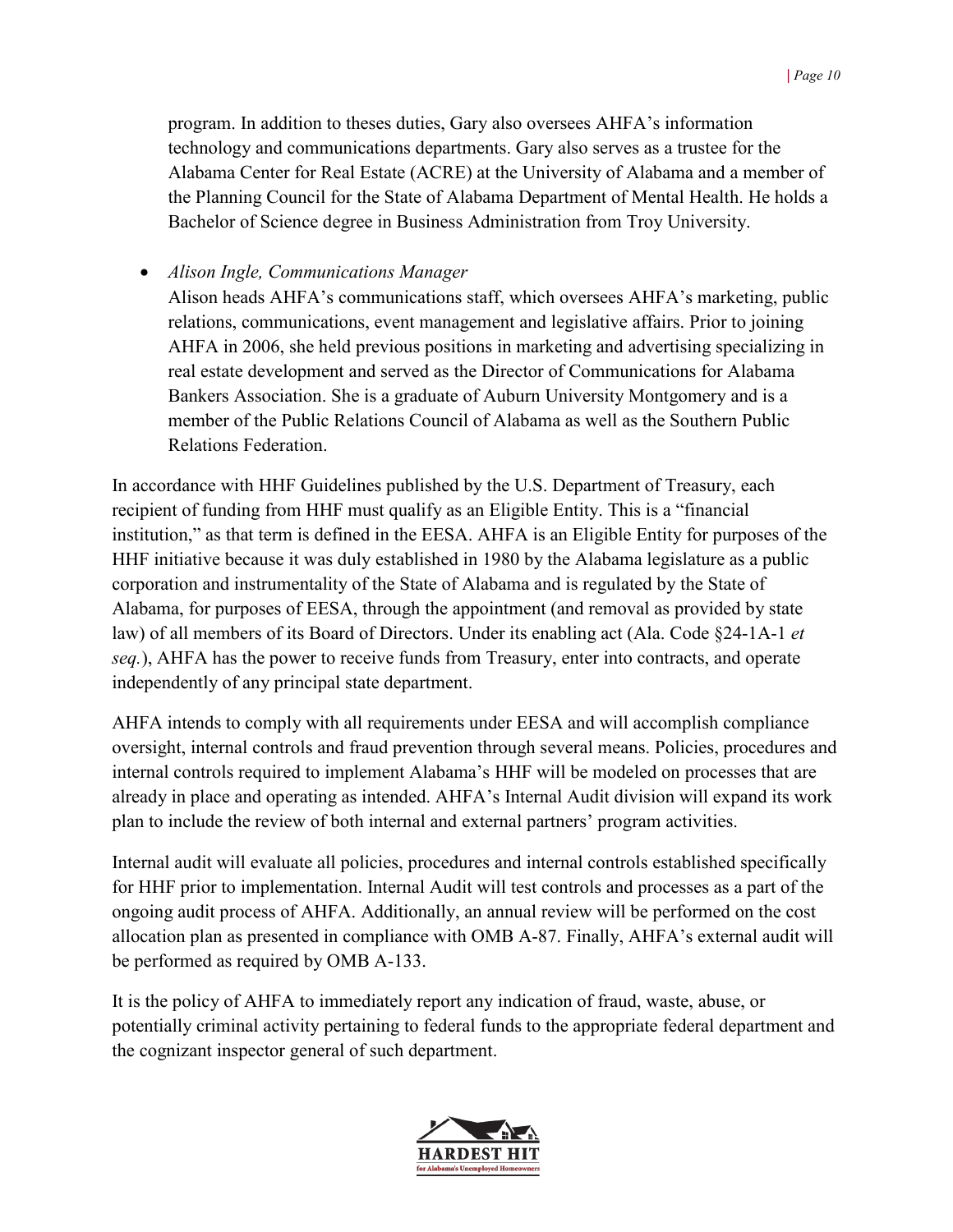AHFA will track costs associated with HHF in a manner consistent with its existing practices for tracking administrative costs for other federally funded programs. These processes are consistent with the cost principles outlined in OMB Circular A-87.

AHFA will be required to develop and maintain operational and performance metrics, have a detailed financial reporting system, and track homeowners helped through its program. AHFA will report data to Treasury on a periodic basis, including metrics used to measure program effectiveness against stated objectives. Treasury will provide a list of metrics that have to be reported to Treasury on a regular basis. Treasury may make any or all data reported by AHFA available to the public.

Though not all specifics are available from Treasury, AHFA expects to comply fully with tracking and reporting requirements provided by Treasury. Additionally, program participants will be required to provide authorizations to release information allowing AHFA to track outcomes on a file-by-file basis.

Progress will be measured by the total number of homeowners assisted and the number of homeowners who resumed mortgage payments and successfully remained in their home one to five years after the assistance ended.

AHFA maintains compliance with the requirements described in the OMB Circular A-133 that apply to its major federal programs. In this respect, AHFA is responsible for establishing and maintaining effective internal controls over compliance with the requirements of laws, regulations, contracts and grants applicable to federal programs such as the HOME Investment Partnerships Program and the Low-Income Housing Tax Credit Program.

AHFA will require the use of a secure, web-based client management system to provide client level information in real time. AHFA anticipates selecting a third-party vendor to develop the online system for eligibility of applicants and as the tracking mechanism for available funds. This online system will also facilitate homeowner intakes, referrals and submissions to servicers. AHFA will treat the development and ongoing costs associated with implementing the system as a reimbursable administrative cost.

AHFA will review each loan before closing. In addition, AHFA will service each of the loans that are originated with HHF. The following are activities AHFA will perform to ensure that eligible homeowners are receiving the assistance:

- 1. File intake will be performed via web-interface.
- 2. AHFA staff will review all loan packages for completeness.
- 3. AHFA will review each loan.

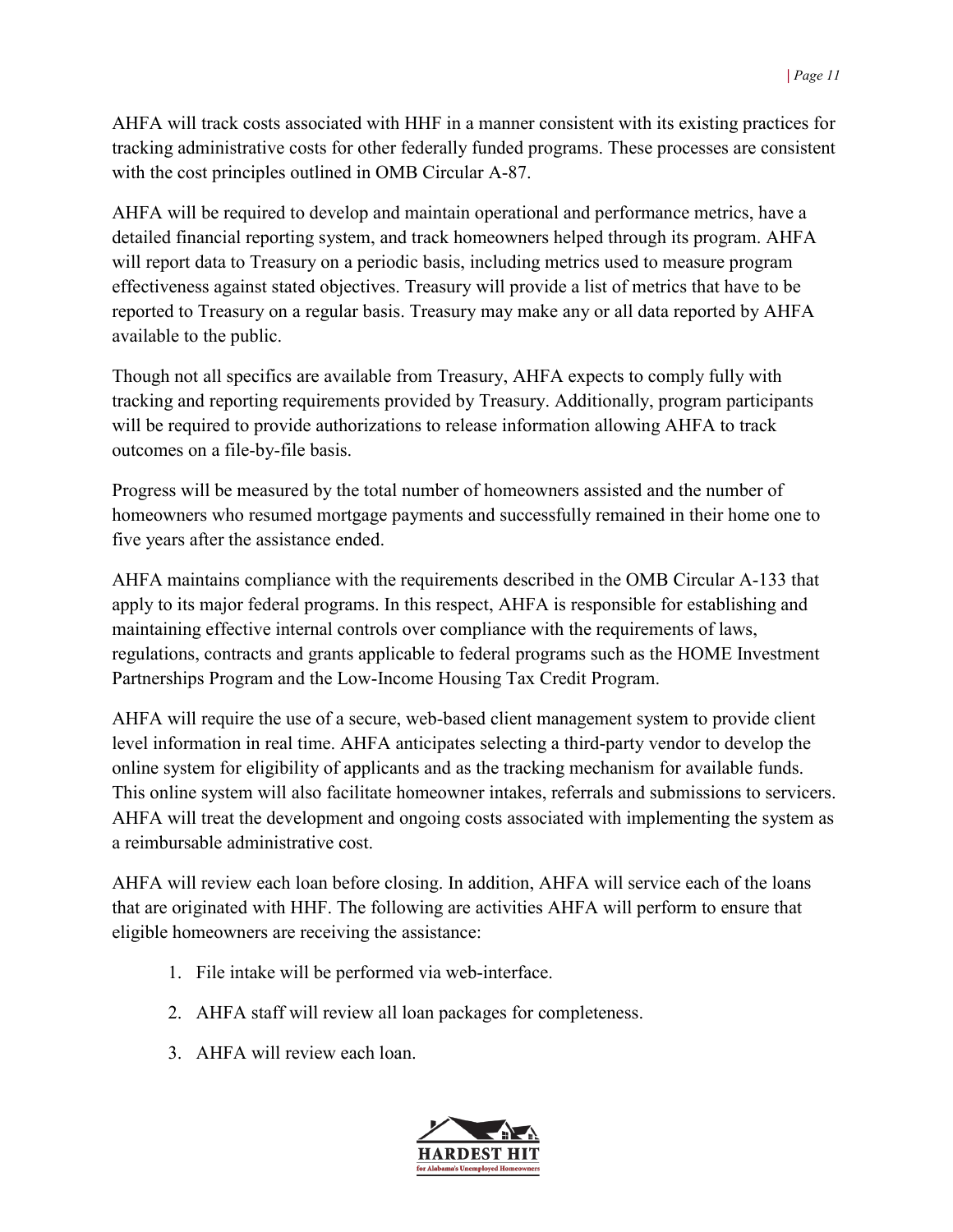- 4. AHFA will verify the recipient's identity at closing through its agents.
- 5. Loan servicing will be performed in-house by AHFA.

Quality Control will review 10 percent of all applications for program compliance. Prior to the implementation date of the program, AHFA will provide extensive training with its internal staff regarding policies and procedures to be followed. AHFA will also provide outreach to Alabamians prior to and during implementation to ensure homeowners receive accurate information.

## **STAFFING & BUSINESS PARTNERS**

AHFA has an experienced staff and a history of successfully implementing programs in collaboration with other Alabama state agencies and external partners. However, to implement HHF, AHFA will use a combination of employees and outside contractors.

AHFA anticipates the need for additional clerical positions to effectively administer HHF. The program is expected to begin in February 2011. The following clerical positions will be filled by outside contractors:

- *HHF Customer Service Representative (6)—*The HHF Customer Service Representative will answer phone calls and general customer inquiries. In preparation for the initial influx of phone calls, the CSR positions may be temporary.
- *HHF Intake Clerk (10)—*The HHF Clerk responsibilities include answering general questions about the program, loan file setup, matching loan documents to loan files, and completing follow-up with homeowners and outside contacts.
- *HHF Compliance Examiner (4)—*The HHF Compliance Examiner will review homeowners' financial plans, validate homeowners' eligibility for the program, issue loan commitments, initiate loan closing, and conduct closed file follow-up.

The following new employee positions will be created at AHFA:

• *HHF Accountant (1)—*The HHF Accountant will be responsible for all remittances to the servicers, all receipts from Bank of New York, the tracking of budget expenditures, and financial reporting.

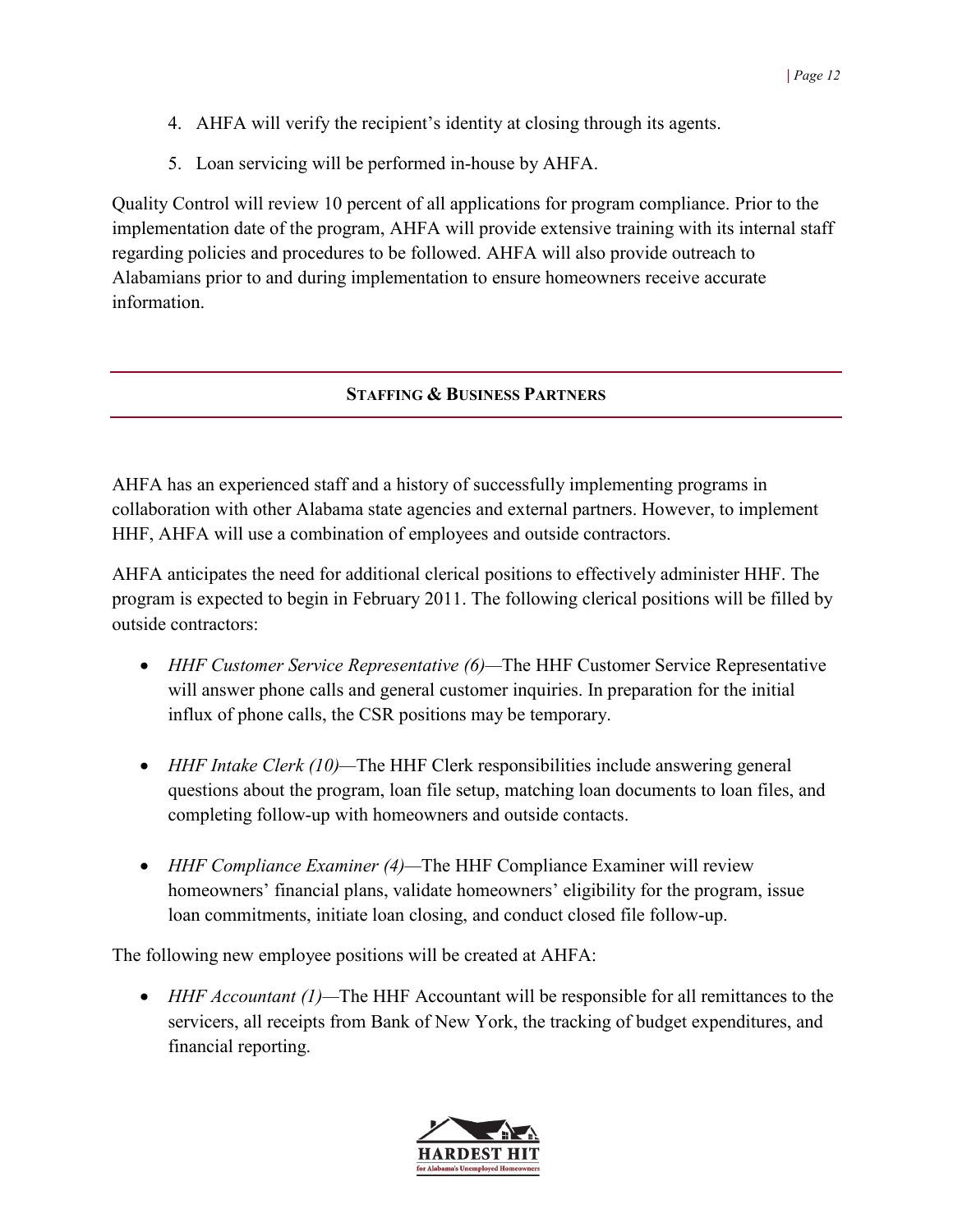• *HHF Information Systems Associate (1)—*The HHF IS Associate will provide routine operational customer support on a limited scope with active supervision for information systems resources and services.

The following HHF positions will utilize existing AHFA employees:

- *HHF Coordinator* (1)—The HHF Coordinator will organize day-to-day operations of the HHF program, coordinate training for AHFA staff and outside partners, produce reports specific to the HHF program for internal and external use, approve requests for funding, and monitor program funding allocation.
- *HHF Compliance Examiner (1)—*The HHF Compliance Examiner will review homeowners' financial plans, validate homeowners' eligibility for the program, issue loan commitments, initiate loan closing, and conduct closed file follow-up.

AHFA will arrange with outside contractors to conduct certain professional services. AHFA expects to contract with up to three or four title companies across the state to conduct limited title searches for all HHF loans before closing and to assist in the closing and to record HHF documents. In addition, AHFA will enlist an employment agency to aid with clerical staffing needs, as set forth above, and anticipates using a third-party vendor to carry out quality assurance functions.

# **ADMINISTRATIVE EXPENSES**

AHFA will be eligible to receive funds for administrative expenses necessary to achieve the program goals and as approved by Treasury.

|                                    | Alabama  |
|------------------------------------|----------|
|                                    |          |
| <b>One-time/Start-Up Expenses:</b> |          |
| <b>Initial Personnel</b>           | 652,500  |
| Building, Equipment, Technology    | 250,000  |
| <b>Professional Services</b>       | 75,000   |
| Supplies/Miscellaneous             | 50,000   |
| Marketing/Communications           | 130,000  |
| Travel                             | 5,000    |
| Website Development/Translation    | $\theta$ |
| Contingency                        | 50,000   |

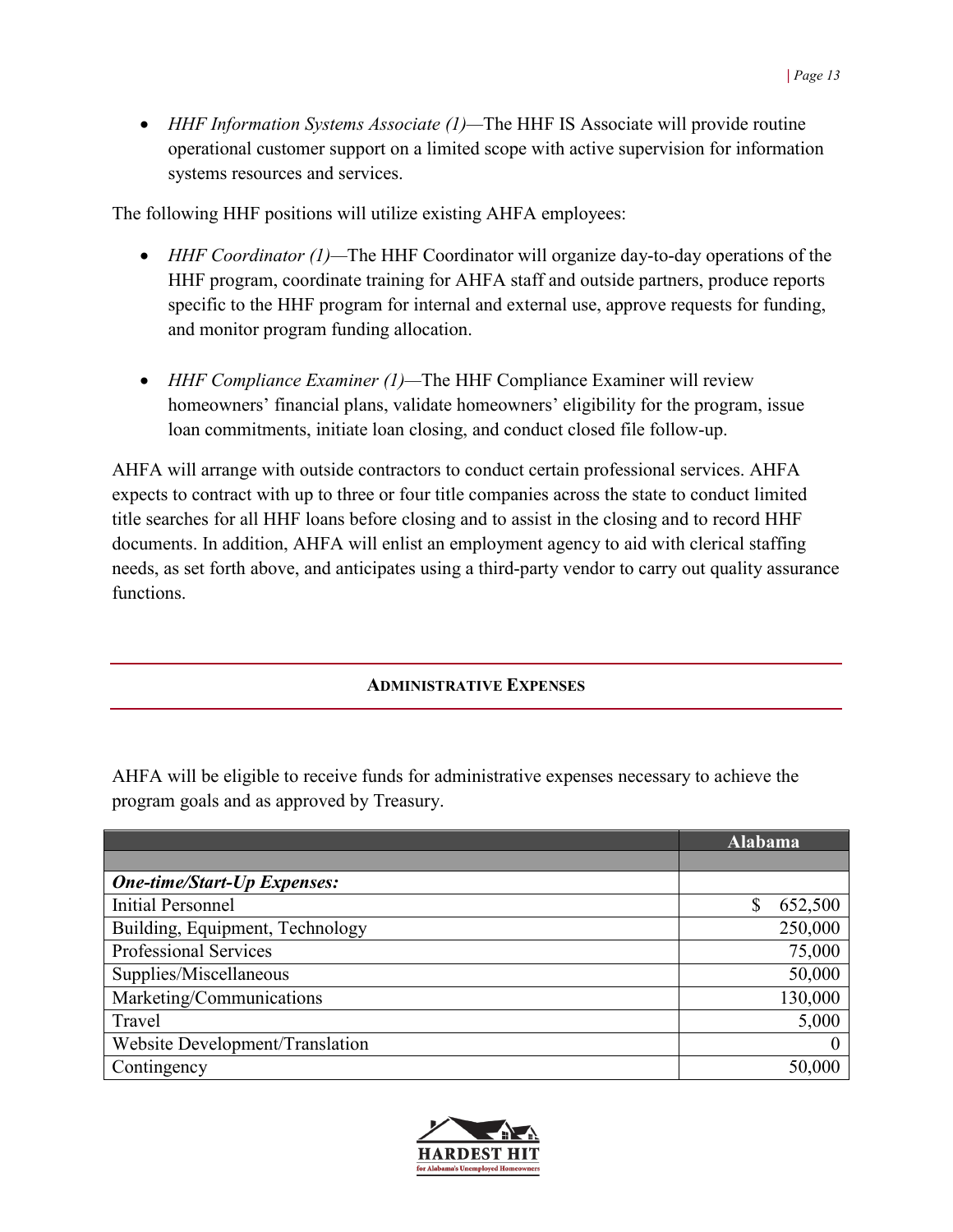| <b>Subtotal</b>                                              | \$1,213,000      |
|--------------------------------------------------------------|------------------|
|                                                              |                  |
| <b>Operating/Administrative Expenses:</b>                    |                  |
| <b>Salaries</b>                                              | \$4,375,500      |
| Professional Services (Legal, Compliance, Audit, Monitoring) | 500,000          |
| Travel                                                       | 10,000           |
| Buildings, Leases & Equipment                                |                  |
| Information Technology & Communications                      | 485,000          |
| Offices Supplies/Postage and Delivery/Subscriptions          | 56,600           |
| Risk Management/Insurance                                    | $\theta$         |
| Training                                                     | $\boldsymbol{0}$ |
| Marketing/PR                                                 | $\theta$         |
| Miscellaneous                                                | 200,000          |
| <b>Subtotal</b>                                              | \$5,627,100      |
|                                                              |                  |
| <b>Transaction-Related Expenses:</b>                         |                  |
| <b>Recording Fees</b>                                        | \$<br>260,000    |
| <b>Wire Transfer Fees</b>                                    | 20,000           |
| <b>Counseling Expenses:</b>                                  |                  |
| File Intake                                                  | 800,000          |
| <b>Decision Costs</b>                                        |                  |
| <b>Successful File</b>                                       | 260,000          |
| Key Business Partners On-Going                               | 3,484,000        |
| <b>Subtotal</b>                                              | \$4,824,000      |
|                                                              |                  |
| <b>Grand Total</b>                                           | \$11,664,100     |
|                                                              |                  |
| % of Total Award                                             | 19.2%            |
| <b>Award Amount</b>                                          | \$60,672,471     |

AHFA anticipates HHF administrative expenses will be utilized as described in the following timeline:

| Per fiscal year beginning each October 1 | <b>Amount</b> |
|------------------------------------------|---------------|
|                                          |               |
| Year 1                                   | \$6,415,300   |
| Year 2                                   | 3,585,800     |
| Year 3                                   | 875,000       |
| Year 4                                   | 465,000       |
| Year 5                                   | 230,000       |
| Year 6                                   | 58,000        |

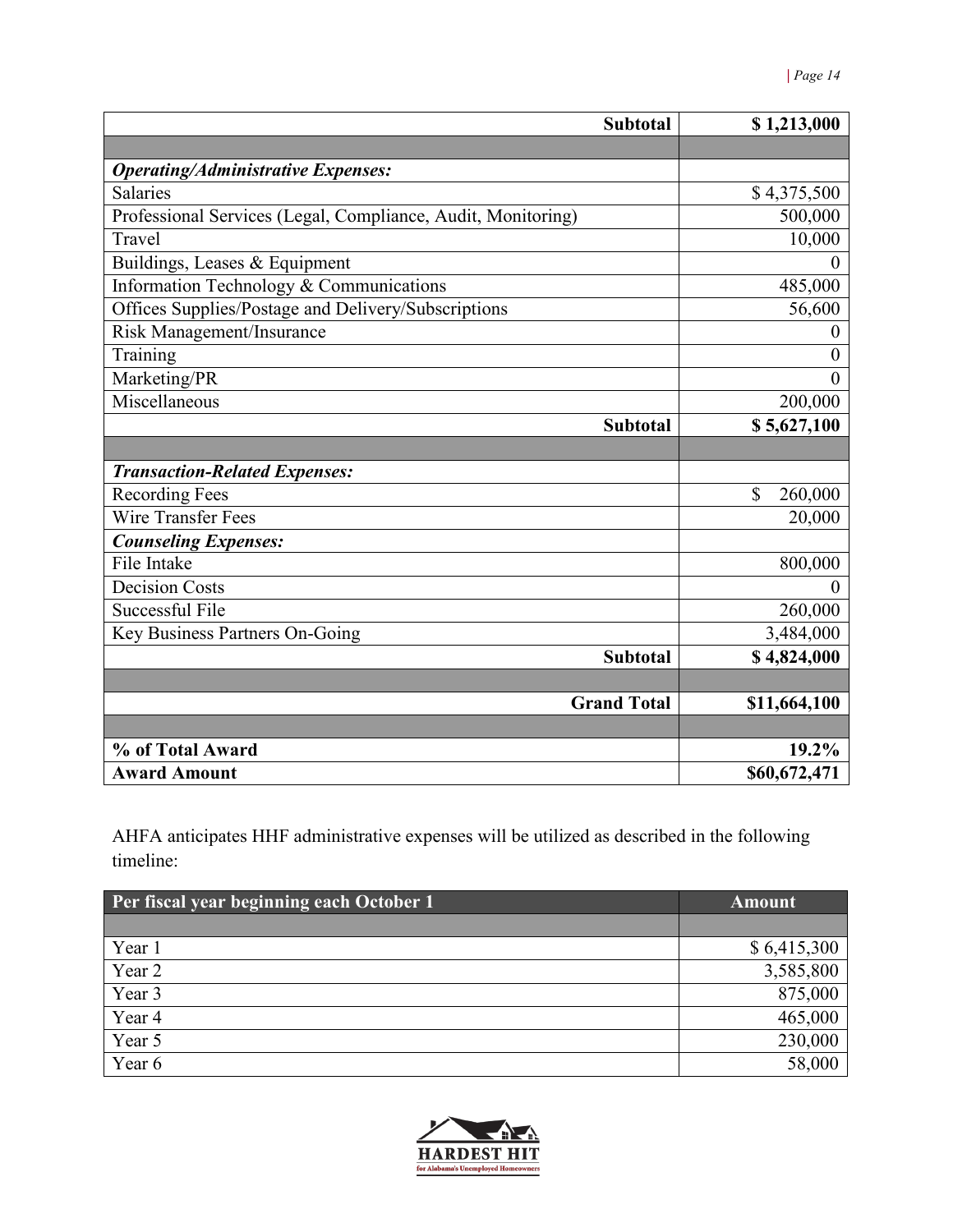| Year 7           | 35,000       |
|------------------|--------------|
| All Future Years |              |
|                  |              |
| <b>Total</b>     | \$11,664,100 |

### **OVERVIEW OF RISK MANAGEMENT/FRAUD PREVENTION**

AHFA will comply with all requirements under EESA, including but not limited to, allowing full compliance and oversight by Treasury, the Comptroller General of the United States, Government Accountability Office, Congressional Oversight Panel, and the Special Inspector General of the Troubled Asset Relief Program as to the application of any EESA funds. All books, communications and records regarding the use of EESA funds will be available for review by any of these entities upon request.

In addition, AHFA will be required to design a program, establish monitoring mechanisms, and implement a system of internal controls, which minimize the risk of fraud, mitigate conflicts of interest, and maximize operational efficiency and effectiveness. A system of internal controls should encompass AHFA's processes, their business partnerships and relationships and any constituency being aided through this program. AHFA will test, certify, and verify the effectiveness of these controls at least annually and conduct an assessment prior to program launch to ensure AHFA has taken appropriate steps to meet program objectives, as well as to provide annual audited financial statements to Treasury.

A multiple-discipline group was created to review the steps to be taken for this new funding source to include the areas of Executive Management, Internal Audit, Accounting, Legal, Research & Planning and Single-Family. The task force will analyze the requirements of the program and ensure that all areas are working to meet them. Task force members will develop policies and procedures under HHF guidelines. The task force operates under the direction and approval of the executive director.

AHFA will operate the program and will be responsible for the monitoring and administration of the program's guidelines, in relation to OMB Circulars A-133, A-87 and any other federal/state regulation. The accounting department functions are segregated to monitor cash receipts and disbursements daily to ensure compliance with all programs. Proper segregation of duties is maintained within the accounting department to ensure proper disbursement, collection and reconciliation of all program accounts. The accounting department will match all reconcilements